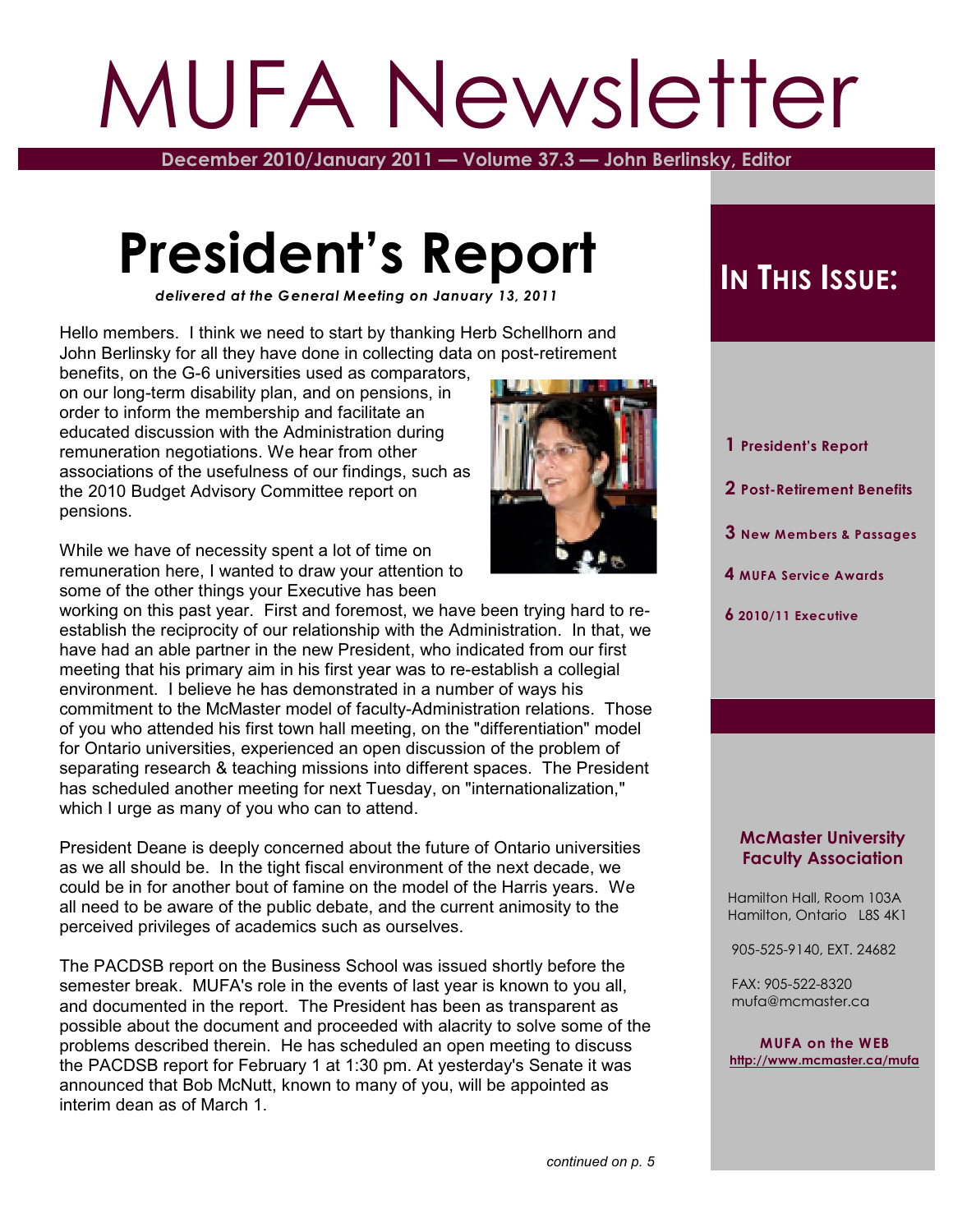# **Post-Retirement Benefits: Are They Sustainable?**

**John Berlinsky and Mike Veall**

With a few exceptions, your extended health and dental benefits will continue into retirement. This is very attractive, especially because these benefits are not taxable. If instead the University paid you enough extra money to buy your own insurance, it would cost more because part of that money would go to income tax.

The University pays health and dental benefits, for both active and retired employees and their families, as they are incurred. Last year, the direct payment for all non-pension benefits for all McMaster faculty and staff retirees was about \$5M. In 2008/09 it was \$4.6M; in 2007/08 it was \$4.5M; and in 2006/07 it was \$4.2M. The increases result from the increase in the number of retirees, about 3.5% per year, plus about 2% per year of inflation. The numbers from earlier years show even smaller increases.

Since 2000, accounting regulations have required that McMaster report an estimate of the accumulated post-retirement benefit obligations (accrued benefit obligation or ABO), as a note on its financial statements. Instead of just recording the amount that it spends each year in its cash flow statements, McMaster must report an actuarial estimate of the amount of money that would have to be put aside to cover the cost of all future obligations owed to present retirees as well as those earned by presently employed future retirees. This ABO is currently estimated by Mercer, the University actuary, to be about \$200M, compared to only about \$70M as recently as 2003. This enormous rate of increase was so alarming to MUFA that we retained our own actuary, Eckler Ltd., to examine and check the valuations.

With the cooperation of the Administration, Eckler reviewed actuarial valuations of the

benefit obligation dating back to 2003, the earliest year for which information was still available. Their report, which has been shared with the Administration, contains an extensive discussion of the data and assumptions made to calculate the obligation. Here we highlight three important observations made in the report. First, it appears that the data used for the 2003 valuation, which was "rolled forward" from a more complete valuation done in 2000, were unreliable. As far as it is possible to tell, the doubling of the obligation, from \$70M in 2003 to \$140M in 2004, was largely a result of the fact that the earlier data were incorrect. The significance of this observation is that the ABO almost certainly grew more gradually with time, in the period 2000-2004, than had previously been realized.

The second important observation of the Eckler Report has to do with the so-called strengthening of assumptions. Actuarial valuations contain many assumptions, some of which, such as the discount rate, are welldefined. Although changes in the discount rate can lead to large fluctuations in the size of the obligation, these changes are not under the control of the actuary. In contrast, some assumptions allow flexibility to the actuary, in predicting, for example, future trends in the cost of health care. One would hope that the assumptions made by the actuary would eventually be justified by actual claims experience or, if necessary, revised to reflect actual experience. Eckler found that the trend rate assumptions had been continually strengthened over the period studied and that the most recent trend rates used are not representative of the actual costs experienced by the University. Such continually strengthened assumptions have the effect of increasing the obligation. Eckler notes that, over the period May 1, 2004 to April 30, 2010,

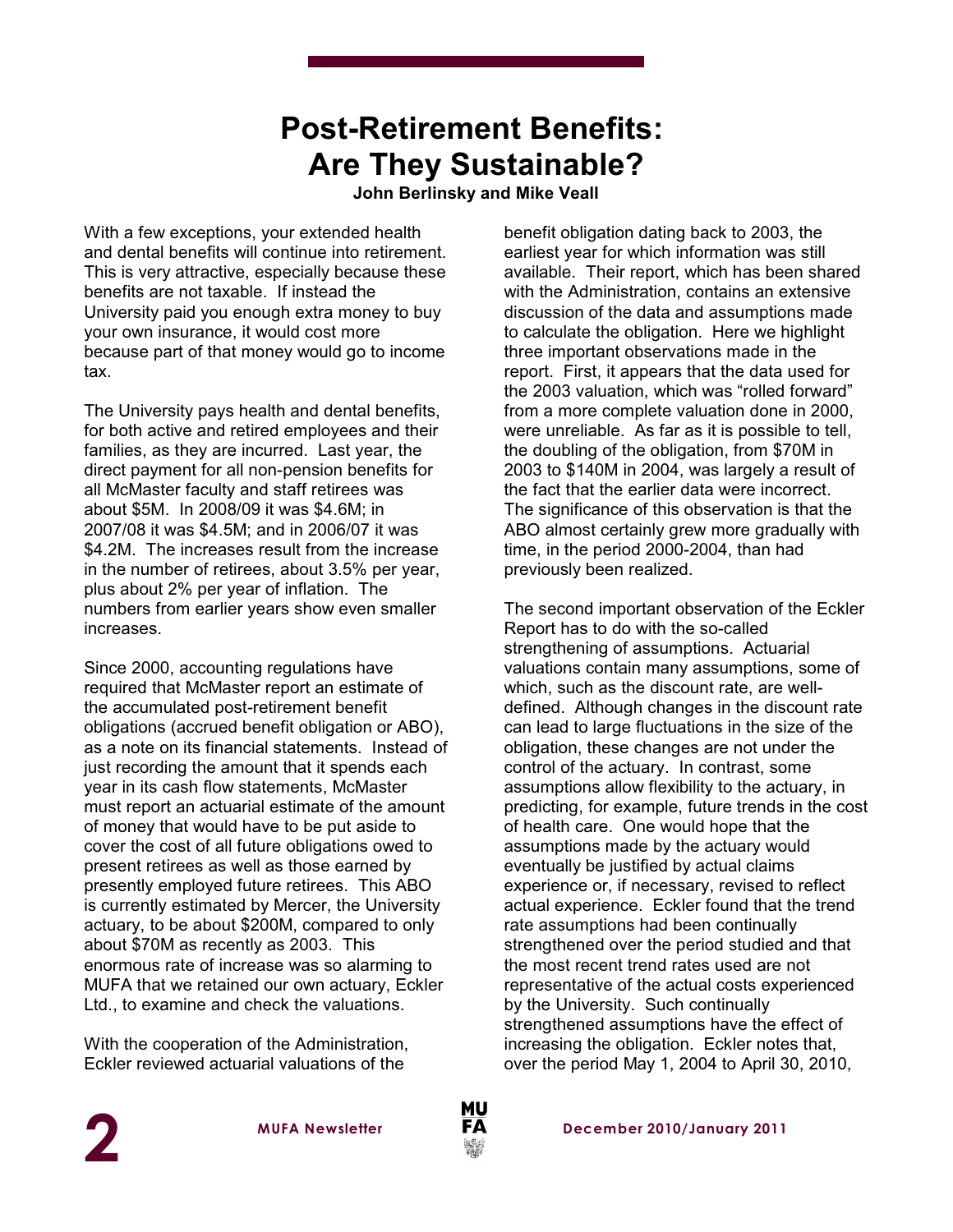the strengthening of the trend rate assumption resulted in accumulated increases to the accounting obligation of \$29.2M.

A third important observation of the report had to do with an error in the calculation of the size of the average claim which resulted from faulty data provided to Mercer, which had previously gone unnoticed. This error led to the size of the average claim and hence of the obligation being overestimated. As a result of Eckler's discovery, the size of the obligation in the most recent valuation has been reduced by \$10.8M , according to new calculations by Mercer, and the 2010/11 accounting expense is expected to decrease by at least \$0.7M year.

What can we conclude from these observations? Given current data and assumptions, the estimate of the obligation is still about \$200 million, even after the average claim correction mentioned above. As noted, the assumptions themselves have been strengthened, and assumptions more closely aligned with recent experience could reduce the obligation by a further \$30M. However the most important conclusion of the Eckler Report is that the cost of the plan, based on experience, appears to be stable. It is not increasing precipitously but rather its rate of change simply reflects the size of the current and future pool of retirees along with a very modest rate of price inflation. The obligation will fluctuate inversely with interest rates, being largest when interest rates are low. If it were necessary to buy bonds today to provide for all future obligations, that would be very expensive indeed. However the University does not do that. Instead it pays actual claims on a year-toyear basis as the costs are incurred.

So what should McMaster do about this obligation? First of all the University should continue to provide post-retirement health and dental benefits in the future, as it must do for all current retirees. The Administration has not proposed eliminating this provision for current active employees. In its remuneration brief to

MUFA the Administration has, however, proposed the elimination of such benefits for faculty hired after June 30, 2011. But those faculty will eventually retire. As we have discussed employer-provided benefits are not taxed and hence are more efficient than other forms of compensation. They should be retained.

Second, McMaster has begun moving voluntarily to set aside reserves to fund the obligation, at least at a very modest level. At the same time, the University faces substantial pension deficits, which it is obligated by law to fund, albeit over an extended timescale. Furthermore, by not hiring enough new faculty, the Administration has allowed McMaster's student-faculty ratio to soar in recent years. Does it make sense to set aside extra reserves for the post-retirement benefit obligation, given that the increase in the obligation is stable and manageable? No. If there is extra money available, it should be used to pay down the pension deficit or to increase the number of teaching faculty.

# **Welcome New Members**

**Katherine Boothe** Political Science **Stephanie Premji** Labour Studies

**Emily Cranston** Chemical Engineering **Cheryl Quenneville** Mechanical Engineering

#### **Passages**

**Marta Hidy**, Music, November 4, 2010 **George Purnell**, English, August 28, 2010

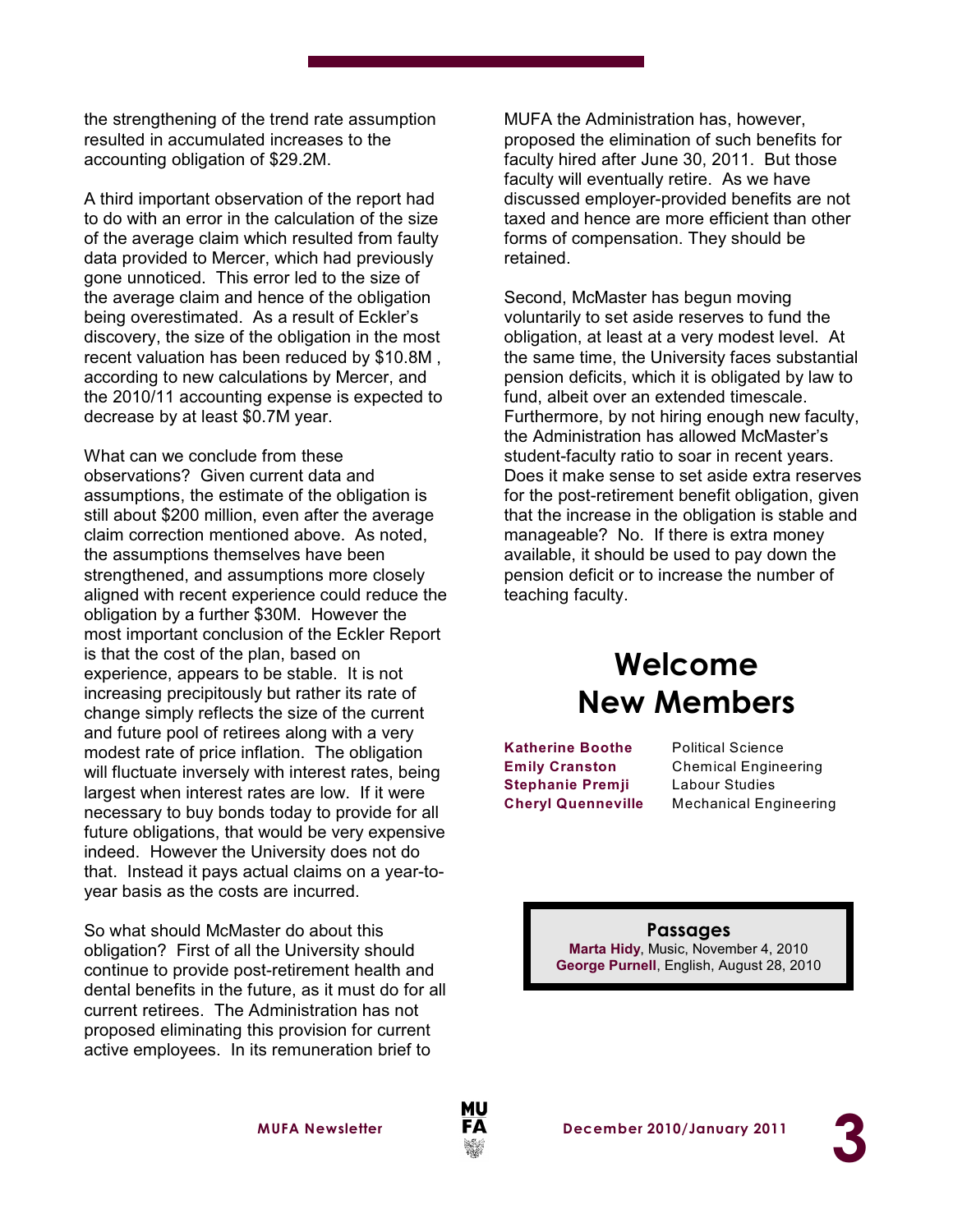# **Call for Nominations**

## **The MUFA Faculty/Librarian Awards for Outstanding Service**

### **PURPOSE**

The purpose of these awards is to provide an annual recognition for faculty and professional librarians who have made an outstanding contribution to the University through the provision of exceptional service to faculty, librarians, staff, students or alumni.

#### **THE AWARDS**

Each year there will be a maximum of three awards in the amount of \$1,500.

#### **ELIGIBILITY**

The awards are open to all members of the McMaster University Faculty Association (MUFA).

#### **PROCEDURES**

- 1. The MUFA Executive has appointed a chair and committee drawn from amongst the categories of faculty, professional librarians, staff, students, and alumni. The Secretariat to the committee is the MUFA Executive Director.
- 2. The period of the award is a calendar year.
- 3. Nominations
	- a. Nominations must be e-mailed (mufa@mcmaster.ca) or mailed to MUFA (Hamilton Hall 103A) no later than

# **March 15, 2011**

b. The nominator must attach a supporting narrative of not more than 750 words.

- c. Each nomination must be supported by a minimum of 2, and not more than 4 reference letters. These reference letters must be e-mailed or mailed, either through the nominator or independently. Reference letters should not exceed 500 words.
- d. Position and contact information for the nominator and all references must be clearly indicated.
- 4. The Committee will review the nominations. Among the factors considered by the Committee will be:
	- **E** enhancement of the reputation of McMaster University
	- provision of excellent service
	- $\blacksquare$  demonstrated innovation
	- breadth and depth of impact
	- $\blacksquare$  strength of support in nominations
- 5. The faculty/librarians selected to receive the awards will be invited to attend a special reception following the Annual General Meeting in the spring and will be presented with their awards at that time. Pictures of the individual recipients and a brief summary of the rationale for their award will be published in the MUFA *Newsletter* and on the MUFA W eb page.
- 6. Each faculty/librarian who is nominated for an award will receive a letter of commendation from the MUFA President.



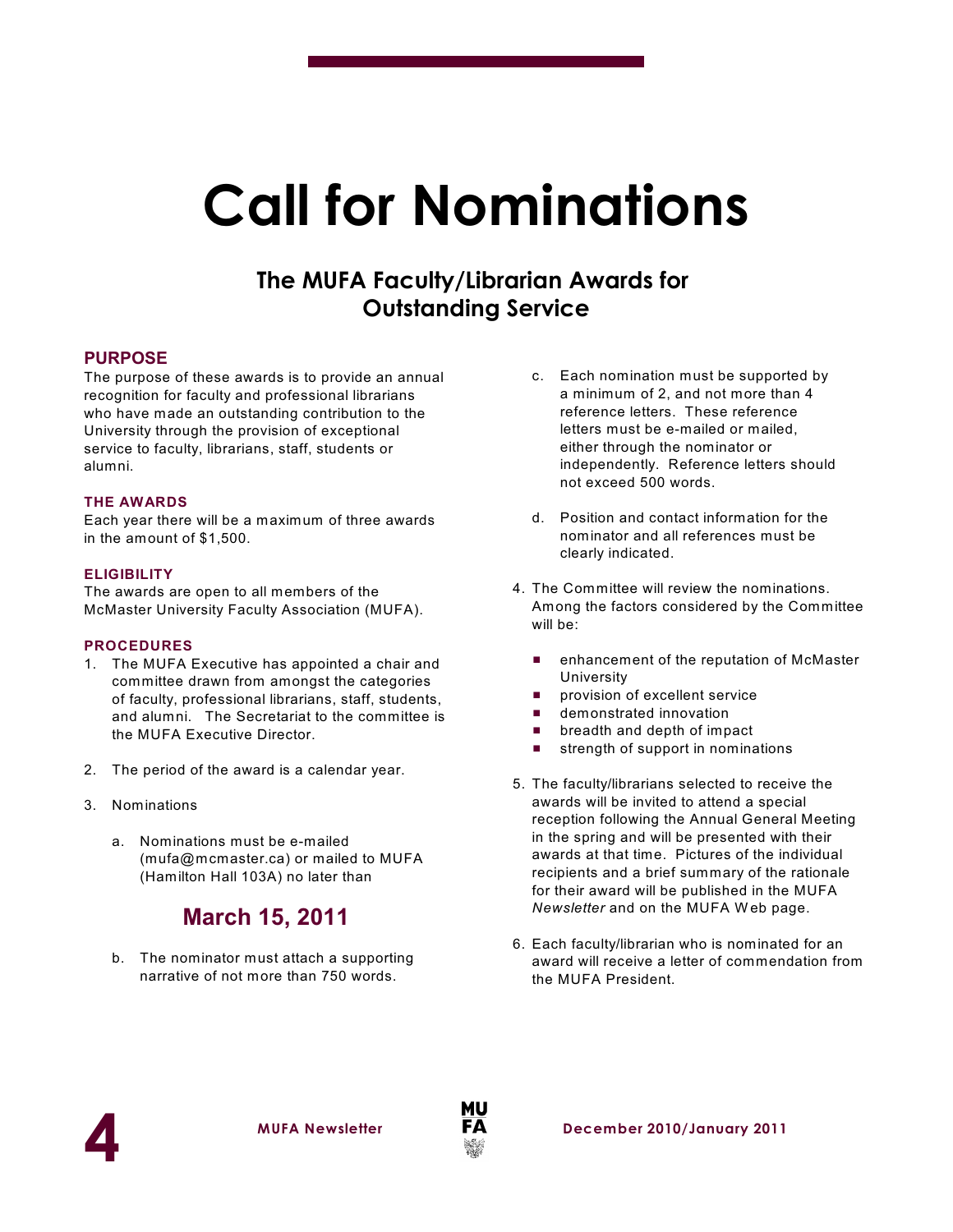#### **President's Report** (*continued from p. 1)*

Our discussion about the report at the Executive has centered on MUFA's role in assuring the rigorous adherence to the policies of SCA ( the Senate Committee on Appointments), concerning the appointment of administrators at McMaster. This will be an ongoing discussion at the Joint Committee and with the President. The human rights report from Milé Komlen's office has just arrived on the President's desk, and he has expressed the wish to keep us informed as much as is possible in such sensitive matters.

I must note with a vote of thanks that John Weaver, Graeme Luke and Peter Sutherland spent many hours this last term as observers on various meetings and investigations around the human rights allegations that have led to this report. It is one of the most difficult (and most important) tasks of MUFA.

On more mundane, but equally important matters, an overhaul of the Supplement Policy Statements (SPS) is about finished. We thank the good work of Lorraine Allan who is chairing that committee. The Joint Committee has signed off on a revised Professional Development Allowance (PDA) policy which will be distributed after approval by the Board of Governors. There are no substantive changes to the policy but the language is cleaner and reporting lines clearer.

Much of my time this fall has been spent on learning about teaching-stream appointments and workload issues. W e have undertaken to review the agreement about the number of teaching-stream appointments with the Joint Committee. In general, the percentage of CLAs and Teaching Professor members in MUFA has stayed fairly constant since the category was introduced in 2005/06. W hat has dropped significantly is the campus CUPE membership (sessional appointments) which stands somewhere at about half the number it was when the last contract was signed. We continue to be concerned about faculty complement as is clear in our brief for this round of negotiations.

Questions of workload inequities across campus will continue to be an issue we raise with both the Provost and the President. On workload assignments, Executive Committee member Mike Veall wrote an article for the *Newsletter* outlining what we perceive to be the optimal conversation between chair and instructor. Please keep us

informed of developments in your own areas. In short, we do a lot for the membership, some of it not so obvious. Loudly or softly, MUFA is led by your concerns. Of course, the ship stays on course with the invaluable help of Kelly and Phyllis, our walking encyclopedia.

Please join me in a round of applause for your current Executive and staff team.

*Virginia Aksan*

This Newsletter is published monthly between September and May by the Faculty Association at McMaster University. The Association's Executive for 2010/11 is composed of the following members:

President Virginia Aksan Vice-President Peter Sutherland Past-President John Berlinsky Academic Affairs Nancy Bouchier Human Rights Michelle Dion Membership Marek Niewczas OCUFA Director Peter Sutherland Pension Khalid Nainar Public Relations John Berlinsky Remuneration Herb Schellhorn Spec Enquiries & Grievances Graeme Luke and

Without Portfolio Mike Veall

John Weaver Tenure Martin Dooley Treasurer Gladys Peachey

Administrative Assistant Kelly McCaughey Returning Officer Matheus Grasselli

Executive Director PhyllisDeRosa Koetting

**5**

Opinions expressed in this Newsletter are those of the authors and do not represent the views of the Association or of its Executive unless so specified. Anyone wishing to contribute to the MUFA *Newsletter* is invited to send submissions to the Faculty Association Office (HH-103A, e-mail: mufa@mcmaster.ca, ext. 24682). Deadlines are the 15th of each month. All submissions will be published at the discretion of the Editor.

(((

Current and past issues of the MUFA *Newsletter* are posted on the MUFA website (www.mcmaster.ca/mufa.).